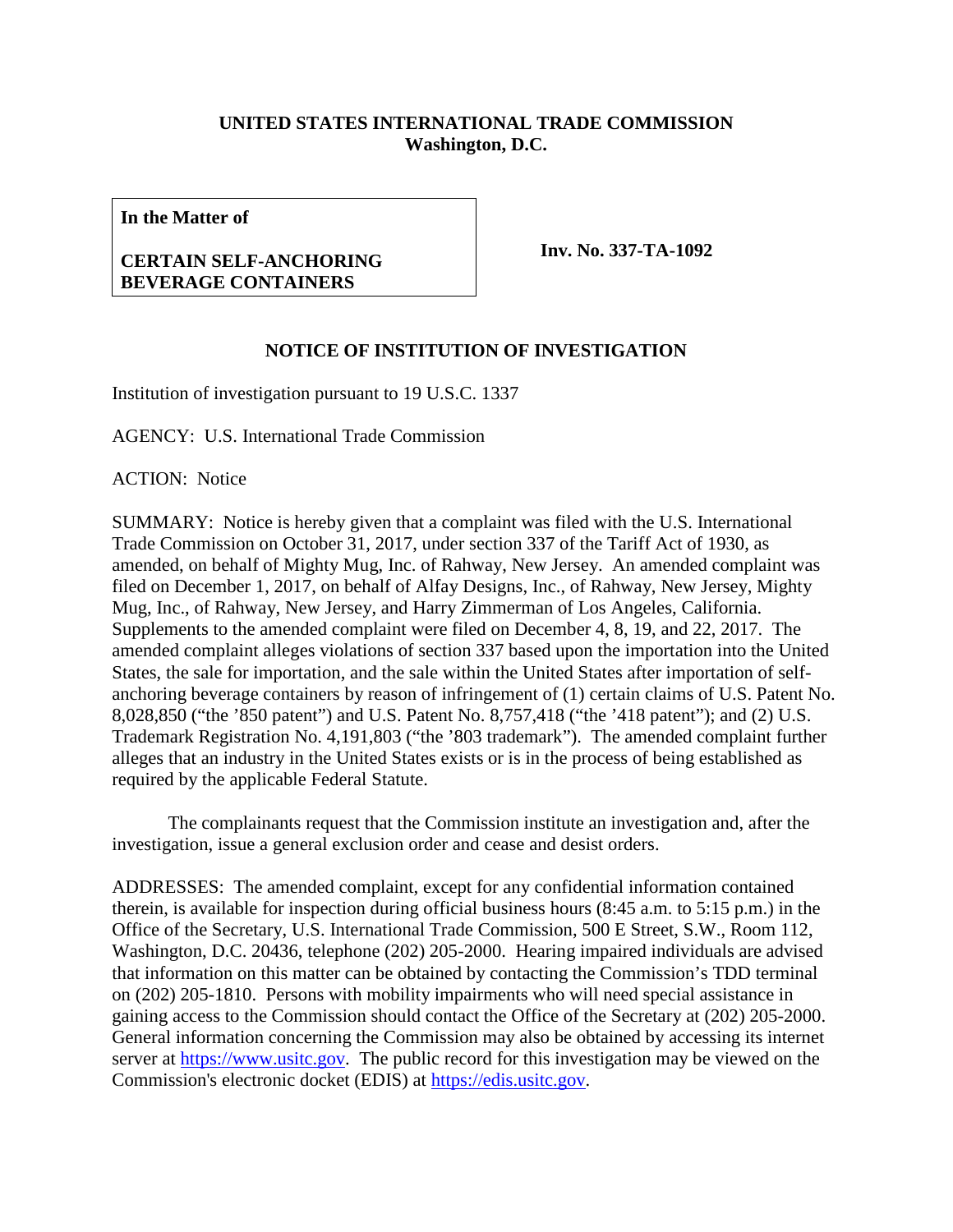FOR FURTHER INFORMATION CONTACT: Pathenia M. Proctor, The Office of Unfair Import Investigations, U.S. International Trade Commission, telephone (202) 205-2560.

SUPPLEMENTARY INFORMATION:

AUTHORITY: The authority for institution of this investigation is contained in section 337 of the Tariff Act of 1930, as amended, 19 U.S.C. 1337 and in section 210.10 of the Commission's Rules of Practice and Procedure, 19 C.F.R. 210.10 (2017).

SCOPE OF INVESTIGATION: Having considered the amended complaint, the U.S. International Trade Commission, on January 2, 2018, ORDERED THAT –

(1) Pursuant to subsection (b) of section 337 of the Tariff Act of 1930, as amended, an investigation be instituted to determine:

(a) whether there is a violation of subsection  $(a)(1)(B)$  of section 337 in the importation into the United States, the sale for importation, or the sale within the United States after importation of certain self-anchoring beverage containers by reason of infringement of one or more of claim 1 of the '850 patent and claim 1 of the '418 patent; and whether an industry in the United States exists or is in the process of being established as required by subsection (a)(2) of section 337;

(b) whether there is a violation of subsection  $(a)(1)(C)$  of section 337 in the importation into the United States, the sale for importation, or the sale within the United States after importation of certain self-anchoring beverage containers by reason of infringement of the '803 trademark; and whether an industry in the United States exists or is in the process of being established as required by subsection (a)(2) of section 337;

(2) For the purpose of the investigation so instituted, the following are hereby named as parties upon which this notice of investigation shall be served:

(a) The complainants are:

Alfay Designs, Inc. 665 Martin Street Rahway, NJ 07065

Mighty Mug, Inc. 665 Martin Street Rahway, NJ 07065

Harry Zimmerman 310 Comstock Avenue Los Angeles, CA 90024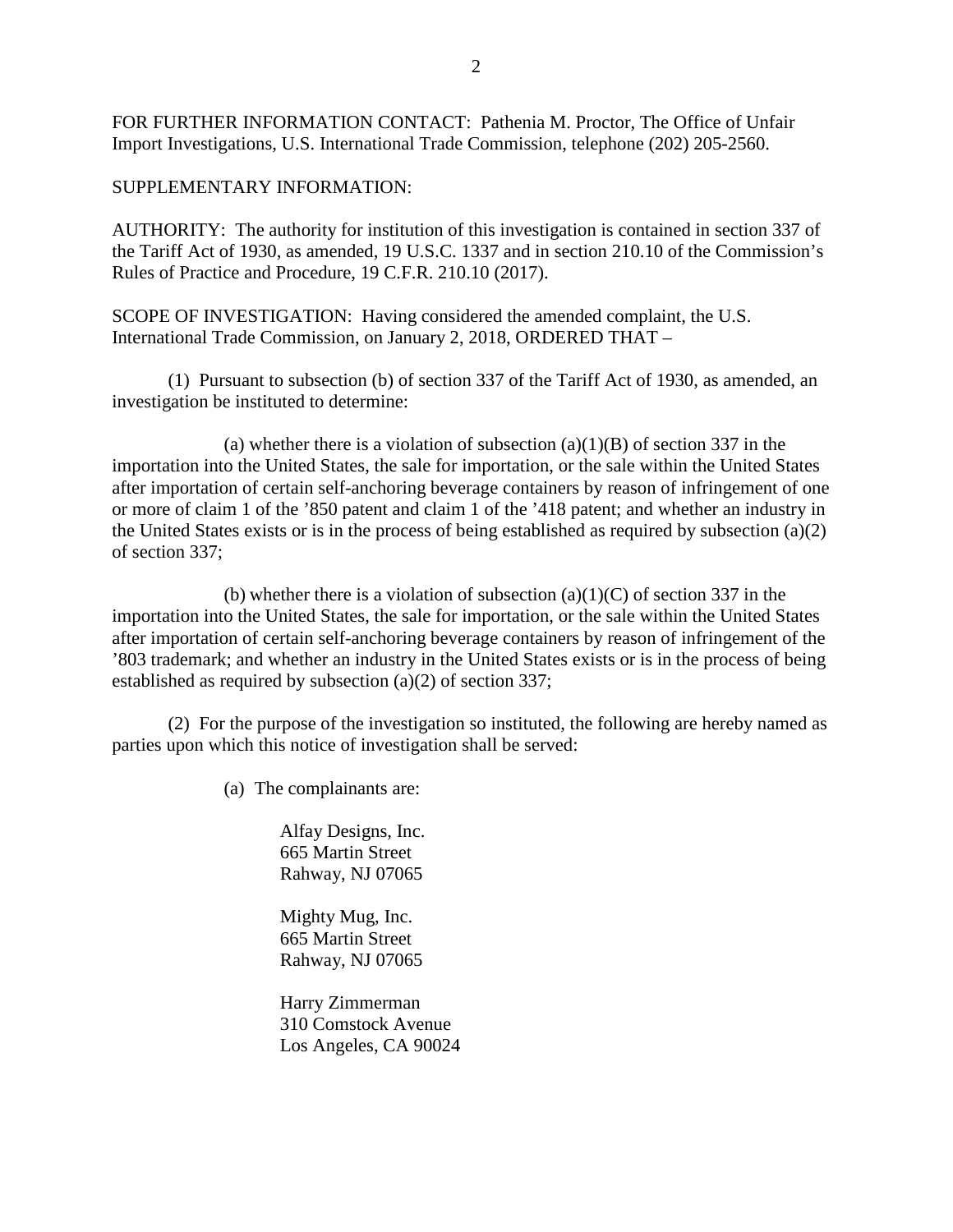(b) The respondents are the following entities alleged to be in violation of section 337, and are the parties upon which the amended complaint is to be served:

> Telebrands, Corp. One Telebrands Plaza Fairfield, NJ 07004

#### **HIRALIY**

Room 1306, Easter Tower Poly World Trade Center Pazhou No. 1000 Xingang Dong Road Haizhu District, Guangzhou Guangdong Province, China

Chekue Shenzhen Chekue Trading Co. Ltd. Shenzhen Guangdong Province, 518131 China

Tapcet Guangzhou Tinghui Trade Co., Ltd. Guangzhou, Tianhe Longdong W Street Guangdong Province, China

### OUOH

Zhejiang OUOH Houseware Co., Ltd. No. 1278-1308 Wanxiang Road Wanquan Town Wenzhou Zhejiang Province, 325204 China

DevBattles 3rd Floor Street Cardinala Josepha Slipogo, 7 Ternopil, Ukraine, 46000

OTELAS, MB Panevezio g.7-19 LT-92316 Klaipeda, Lithuania

Artiart Limited 8F-4, No. 412, SEC5 Chung Hsiao East Road Taipei, Taiwan